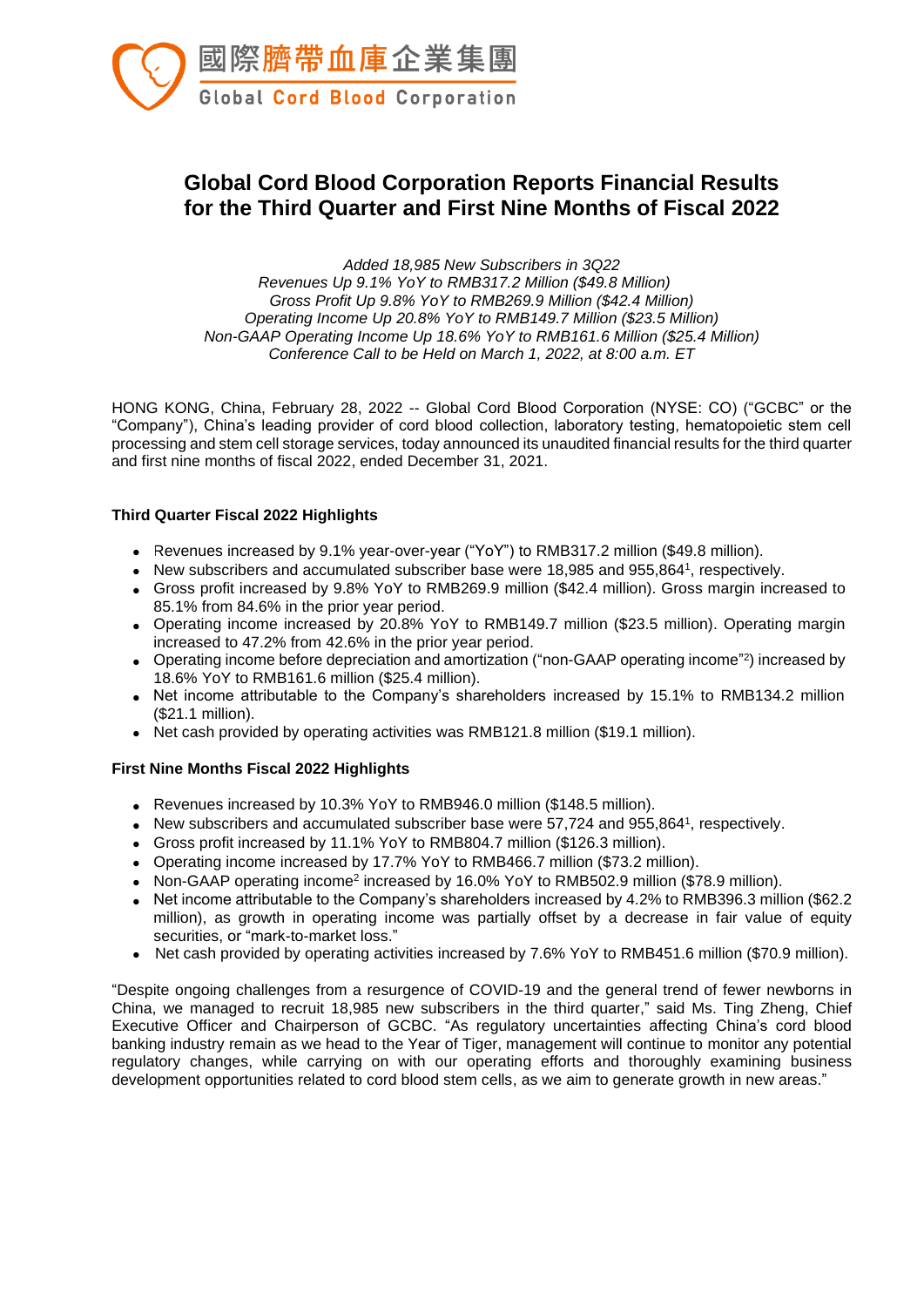

## **Summary – Third Quarter and Nine Months Ended December 31, 2020 and 2021**

|                                                       | Three Months Ended December 31, |            |        | Nine Months Ended December 31, |            |         |
|-------------------------------------------------------|---------------------------------|------------|--------|--------------------------------|------------|---------|
|                                                       | 2020<br>2021                    |            |        | 2020                           | 2021       |         |
| (in thousands)                                        | <b>RMB</b>                      | <b>RMB</b> | US\$   | <b>RMB</b>                     | <b>RMB</b> | US\$    |
| Revenues                                              | 290,798                         | 317,202    | 49,776 | 857,318                        | 946,046    | 148,455 |
| <b>Gross Profit</b>                                   | 245,920                         | 269,921    | 42,357 | 724,279                        | 804,715    | 126,277 |
| Operating Income <sup>3</sup>                         | 123,957                         | 149,719    | 23,494 | 396,627                        | 466,727    | 73,239  |
| Change in Fair Value of                               |                                 |            |        |                                |            |         |
| <b>Equity Securities</b>                              | 6,003                           | 599        | 94     | 30,107                         | (6, 416)   | (1,007) |
| Net Income Attributable to<br>the Company's           |                                 |            |        |                                |            |         |
| Shareholders                                          | 116,570                         | 134,192    | 21,058 | 380,513                        | 396,349    | 62,195  |
| Earnings per Ordinary<br>Share (RMB/US\$)             |                                 |            |        |                                |            |         |
| – Basic                                               | 0.96                            | 1.11       | 0.17   | 3.13                           | 3.26       | 0.51    |
| - Diluted                                             | 0.96                            | 1.11       | 0.17   | 3.13                           | 3.26       | 0.51    |
| Revenues Breakdown (%)<br>Processing Fees and Other   |                                 |            |        |                                |            |         |
| <b>Services</b>                                       | 56.8%                           | 57.1%      |        | 57.3%                          | 57.7%      |         |
| <b>Storage Fees</b>                                   | 43.2%                           | 42.9%      |        | 42.7%                          | 42.3%      |         |
| New Subscribers (persons)<br><b>Total Accumulated</b> | 17,802                          | 18,985     |        | 52,678                         | 57,724     |         |
| Subscribers (persons)                                 | 882,982                         | 955,8641   |        | 882,982                        | 955,8641   |         |

## **Summary – Selected Cash Flow Statement Items**

|                                              |            | Three Months Ended December 31, |          |            | Nine Months Ended December 31, |         |  |  |
|----------------------------------------------|------------|---------------------------------|----------|------------|--------------------------------|---------|--|--|
|                                              | 2020       | 2021                            |          | 2020       | 2021                           |         |  |  |
| (in thousands)                               | <b>RMB</b> | <b>RMB</b>                      | US\$     | <b>RMB</b> | <b>RMB</b>                     | US\$    |  |  |
| Net cash provided by<br>operating activities | 144,988    | 121.779                         | 19.110   | 419,631    | 451.578                        | 70,862  |  |  |
| Net cash used in<br>investing activities     | (5,996)    | (7.145)                         | (1, 122) | (17, 316)  | (13, 378)                      | (2,098) |  |  |
| Net cash used in<br>financing activities     | -          |                                 | -        | (6,074)    | (7.729)                        | (1,212) |  |  |

### **Third Quarter Fiscal 2022 Financial Results**

*REVENUES.* Revenues increased by 9.1% YoY to RMB317.2 million (\$49.8 million) in the third quarter of fiscal 2022 as a result of the increase in new subscribers and a larger subscriber base.

During the reporting quarter, the Group recorded a 6.6% YoY increase in new subscribers to 18,985 despite challenges from the COVID-19 pandemic and the general downward trend of newborns in the Company's operating markets. Revenues generated from processing fees and other services increased by 9.7% YoY to RMB181.2 million (\$28.5 million) in the reporting quarter, representing 57.1% of total revenues compared to 56.8% in the prior year period.

As of December 31, 2021, the accumulated subscriber base expanded to 955,864<sup>1</sup> . Revenues generated from storage fees increased by 8.3% YoY to RMB136.0 million (\$21.3 million) in the reporting quarter.

*GROSS PROFIT.* Gross profit for the third quarter increased by 9.8% YoY to RMB269.9 million (\$42.4 million). Due to the effect of economy of scale, which was partially offset by higher labor costs, gross margin improved to 85.1% from 84.6% in the prior year period.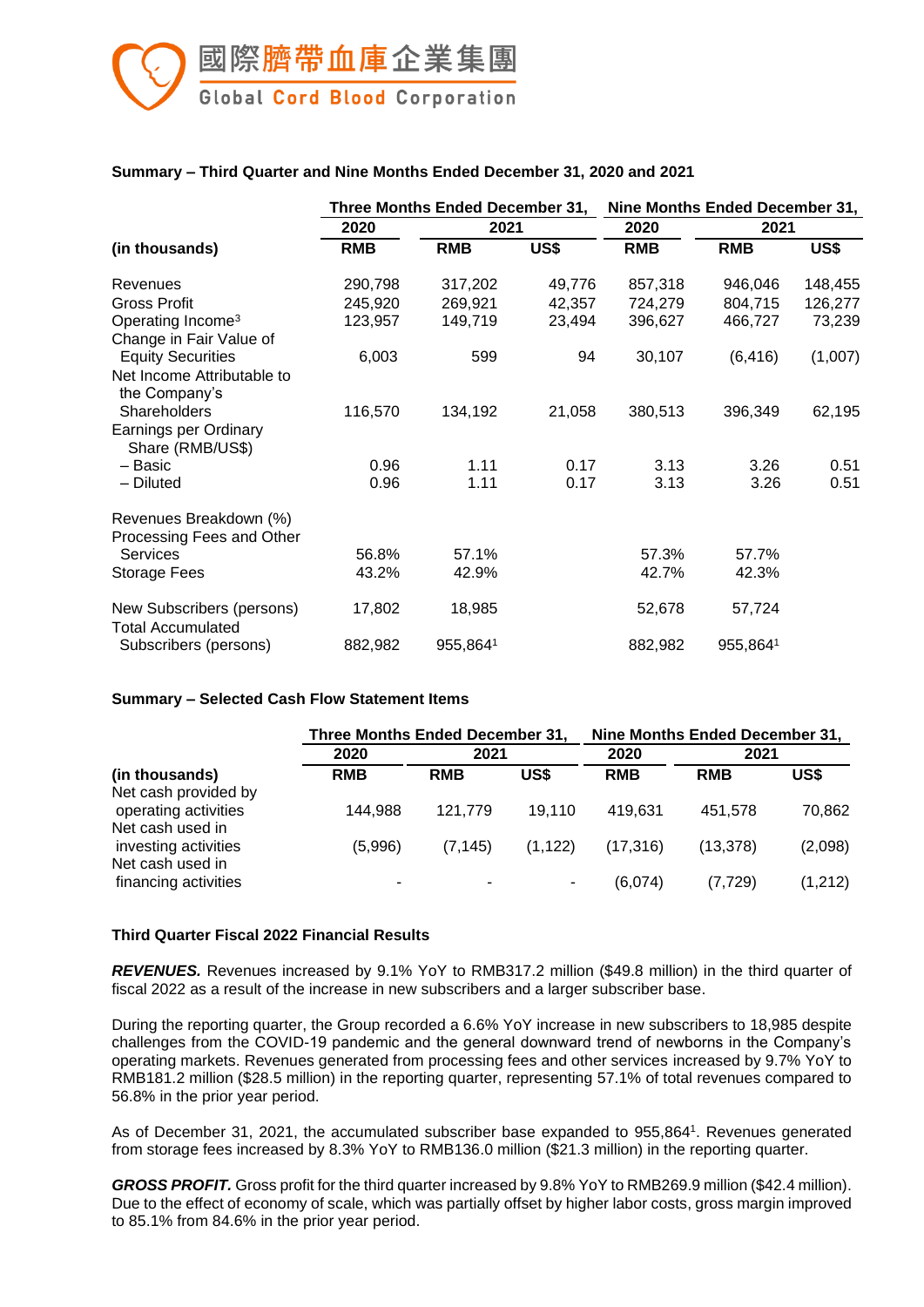

*OPERATING INCOME.* As a result of topline growth and tighter cost control measures, operating income for the reporting quarter increased by 20.8% YoY to RMB149.7 million (\$23.5 million). Operating margin improved to 47.2% from 42.6% in the prior year period. Depreciation and amortization expenses for the third quarter were RMB11.9 million (\$1.9 million), compared to RMB12.3 million in the prior year period. Non-GAAP operating income<sup>2</sup> increased by 18.6% YoY to RMB161.6 million (\$25.4 million) in the reporting quarter.

*Research and Development Expenses.* Research and development expenses in the third quarter decreased to RMB6.8 million (\$1.1 million) from RMB9.0 million in the prior year period.

**Sales and Marketing Expenses.** During the reporting quarter, the Company continued to closely monitor its sales and promotional activities as obstacles for frontline client access resulting from COVID 19 protocols remained. In light of labor cost saving, sales and marketing expenses decreased by 4.5% YoY to RMB65.9 million (\$10.3 million). Sales and marketing expenses as a percentage of revenues was 20.8%, compared to 23.7% in the prior year period.

*General and Administrative Expenses.* General and administrative expenses increased by 7.9% YoY to RMB47.4 million (\$7.4 million) due to higher professional fees, partially offset by lower staff costs and provisions. General and administrative expenses as a percentage of revenues edged down to 15.0% from 15.1% in the prior year period.

### *OTHER INCOME.*

*Change in fair value of equity securities.* In the reporting period, the Company recognized a markto-market gain of RMB0.6 million (\$0.09 million), compared to a mark-to-market gain of RMB6.0 million in the prior year period. The changes were mainly attributable to the Company's investments in equity securities.

*NET INCOME ATTRIBUTABLE TO THE COMPANY'S SHAREHOLDERS.* Income before income tax for the third quarter increased by 14.2% YoY to RMB159.1 million (\$25.0 million). Income tax expense for the third quarter was RMB23.6 million (\$3.7 million). Net income attributable to the Company's shareholders for the reporting quarter increased by 15.1% YoY to RMB134.2 million (\$21.1 million). Net margin for the reporting quarter increased to 42.3% from 40.1% of the prior year period.

*EARNINGS PER SHARE.* Basic and diluted earnings per ordinary share for the third quarter of fiscal 2022 was RMB1.11 (\$0.17).

#### **Nine Month Fiscal 2022 Financial Results**

Total revenues for the first nine months of fiscal 2022 increased by 10.3% YoY to RMB946.0 million (\$148.5 million) due to the increase in new subscribers and an enlarged subscriber base. Revenues from processing fees and other services increased by 11.2% YoY to RMB546.1 million (\$85.7 million), and revenues from storage fees increased by 9.2% YoY to RMB399.9 million (\$62.8 million). Gross profit increased by 11.1% YoY to RMB804.7 million (\$126.3 million). Operating income increased by 17.7% YoY to RMB466.7 million (\$73.2 million). Non-GAAP operating income<sup>2</sup> increased by 16.0% YoY to RMB502.9 million (\$78.9 million). As growth in operating income was partially offset by a mark-to-market loss, net income attributable to the Company's shareholders improved by 4.2% to RMB396.3 million (\$62.2 million). Basic and diluted earnings per ordinary share increased to RMB3.26 (\$0.51). Net cash provided by operating activities in the first nine months of fiscal 2022 improved by 7.6% YoY to RMB451.6 million (\$70.9 million).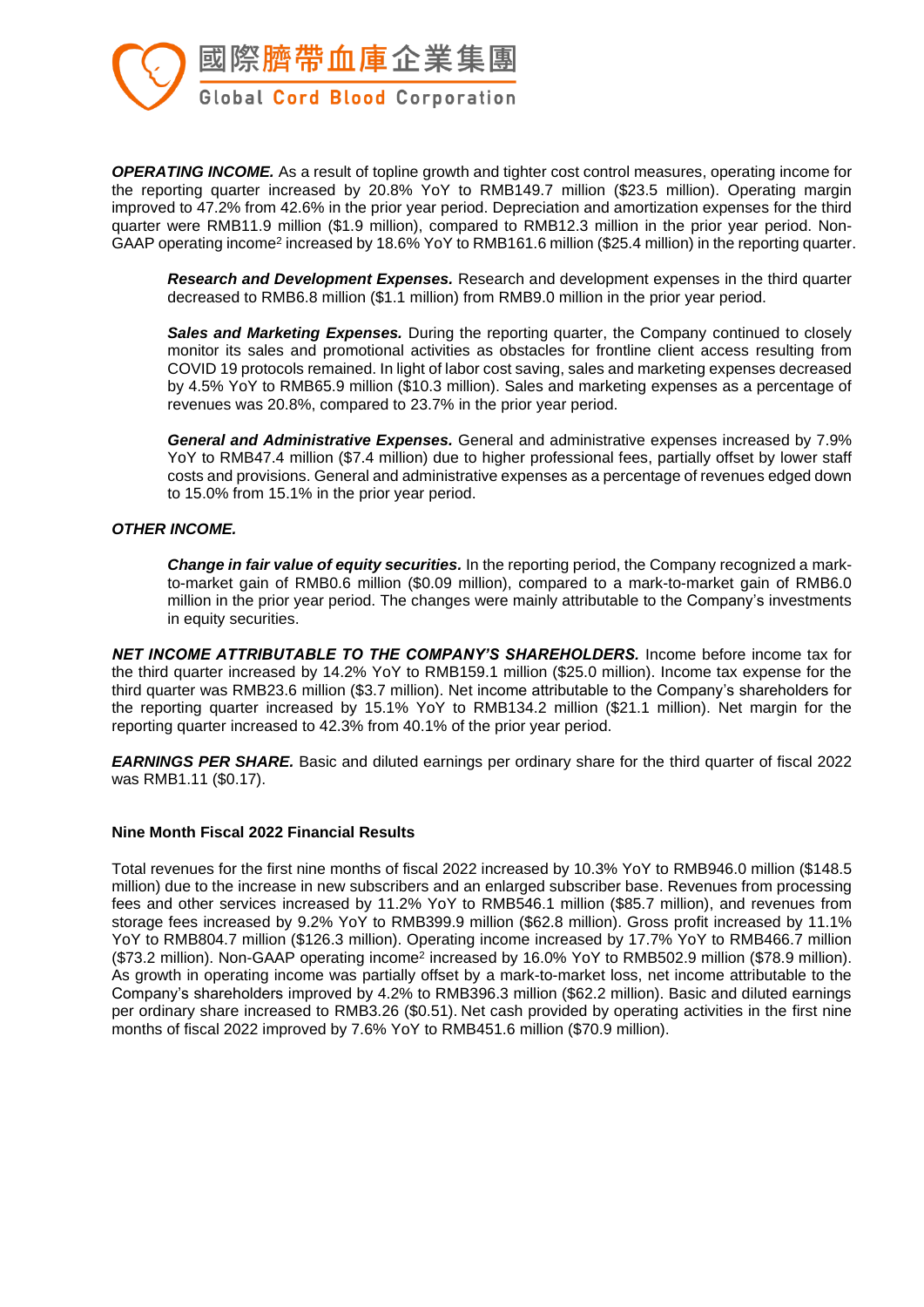

# **Conference Call**

The Company will host a conference call at 8:00 a.m. ET on Tuesday, March 1, 2022, to discuss its financial performance and give a brief overview of the Company's recent developments, followed by a question-andanswer session. Interested parties can access the audio webcast through the Company's IR website at http://ir.globalcordbloodcorp.com. A replay of the webcast will be accessible two hours after the conference call and available for seven days at the same URL above. Listeners can also access the call by dialing 1-646- 722-4977 or 1-855-824-5644 for US callers, or +852-3027-6500 for Hong Kong callers, access code: 61137296#.

### **Use of Non-GAAP Financial Measures**

GAAP results for the three months and nine months ended December 31, 2021, include non-cash items related to depreciation and amortization expenses. To supplement the Company's unaudited condensed consolidated financial statements presented on a U.S. GAAP basis, the Company has provided adjusted financial information excluding the impact of these items in this press release. The non-GAAP financial measure represents non-GAAP operating income. Such adjustment is a departure of U.S. GAAP; however, the Company's management believes that these adjusted measures provide investors with a better understanding of how the results relate to the Company's historical performance. Also, management uses non-GAAP operating income as a measurement tool for evaluating actual operating performance compared to budget and prior periods. These adjusted measures should not be considered an alternative to operating income, or any other measure of financial performance or liquidity presented in accordance with U.S. GAAP. These measures are not necessarily comparable to a similarly titled measure of another company. A reconciliation of the adjustments to U.S. GAAP results appears in exhibit 3 accompanying this press release. This additional adjusted information is not meant to be considered in isolation or as a substitute for U.S. GAAP financials. The adjusted financial information that the Company provides also may differ from the adjusted information provided by other companies.

#### **About Global Cord Blood Corporation**

Global Cord Blood Corporation is an umbilical cord blood banking operator serving multiple regions in China. Global Cord Blood Corporation provides cord blood collection, laboratory testing, hematopoietic stem cell processing and stem cell storage services. For more information, please visit the Company's website at: http://www.globalcordbloodcorp.com.

#### **Safe Harbor Statement**

This press release contains forward-looking statements within the meaning of Section 27A of the Securities Act of 1933, and Section 21E of the Securities Exchange Act of 1934. These statements relate to future events or the Company's future financial performance. The Company has attempted to identify forwardlooking statements by terminology including "anticipates", "believes", "expects", "can", "continue", "could", "estimates", "intends", "may", "plans", "potential", "predict", "should" or "will" or the negative of these terms or

<sup>1</sup> During the three months and nine months ended December 31, 2021, 18,985 and 57,724 new subscribers were recruited. During the three months and nine months ended December 31, 2021, the Company determined that the recoverability of 1,213 and 3,297 private cord blood units was remote and therefore, the Company terminated their subscription services according to the subscription contracts. Out of these prior private cord blood units, 999 and 2,683 prior private cord blood units were being treated as if they were donated cord blood units and will be part of the Company's non-current inventories. Hence, the net accumulated subscriber base was 955,864 as of December 31, 2021.

<sup>&</sup>lt;sup>2</sup> See exhibit 3 to this press release for a reconciliation of non-GAAP operating income to exclude the non-cash items related to the depreciation and amortization expenses to the comparable financial measure prepared in accordance with U.S. generally accepted accounting principles ("U.S. GAAP").

<sup>&</sup>lt;sup>3</sup> The reported operating income for the three months ended December 31, 2020 and 2021 included depreciation and amortization expenses related to property, plant and equipment and intangible assets of RMB12.3 million and RMB11.9 million (\$1.9 million), respectively. The reported operating income for the nine months ended December 31, 2020 and 2021 included depreciation and amortization expenses related to property, plant and equipment and intangible assets of RMB36.9 million and RMB36.2 million (\$5.7 million), respectively.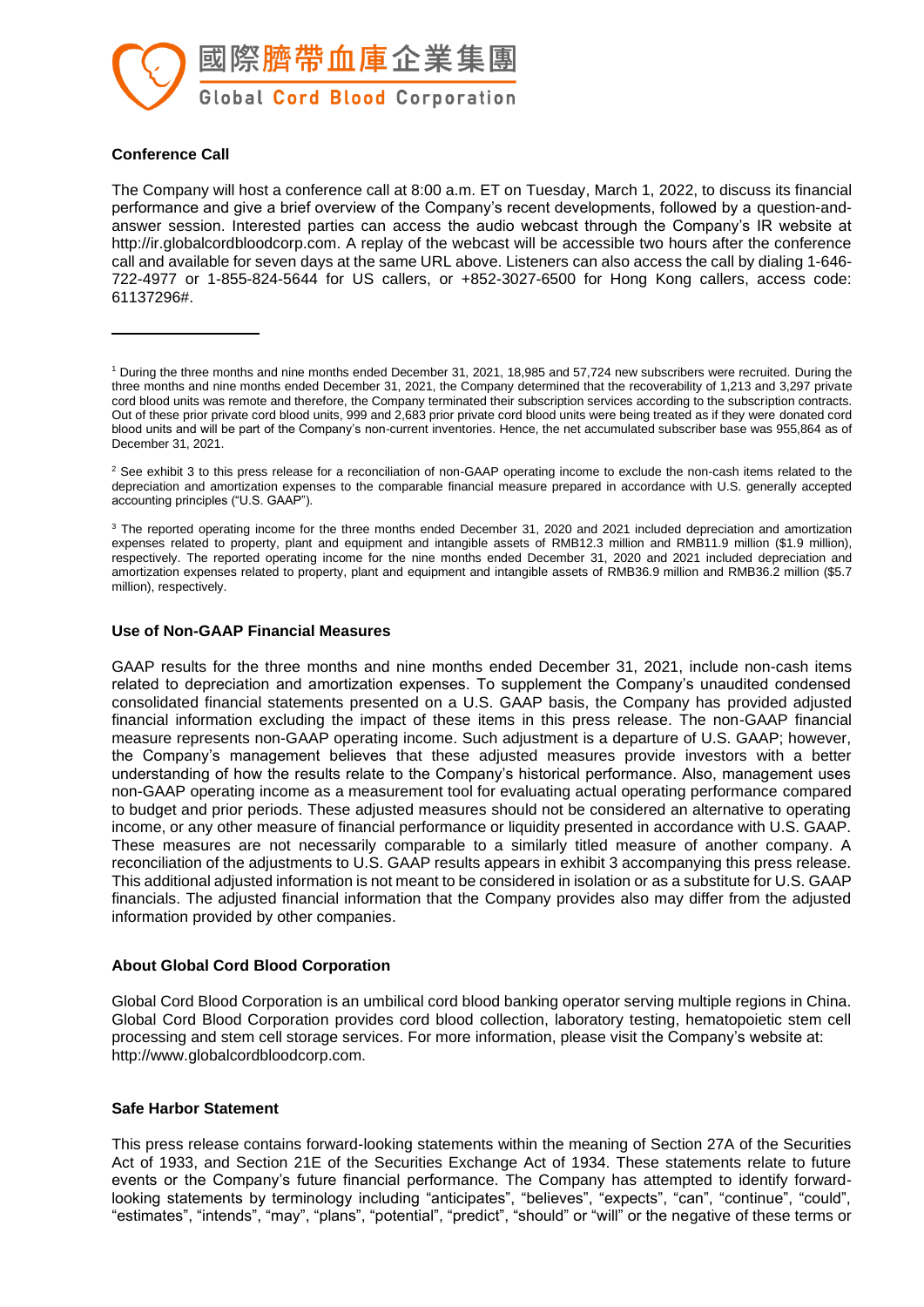

other comparable terminology. These statements are only predictions, uncertainties and other factors may cause the Company's actual results, levels of activity, performance or achievements to be materially different from any future results, levels of activity, performance or achievements expressed or implied by these forward-looking statements. The information in this press release is not intended to project future performance of the Company. Although the Company believes that the expectations reflected in the forward-looking statements are reasonable, the Company does not guarantee future results, levels of activity, performance or achievements. The Company expectations are as of the date this press release is issued, and the Company does not intend to update any of the forward-looking statements after the date this press release is issued to conform these statements to actual results, unless required by law.

The forward-looking statements included in this press release are subject to risks, uncertainties and assumptions about the Company's businesses and business environments. These statements reflect the Company's current views with respect to future events and are not a guarantee of future performance. Actual results of the Company's operations may differ materially from information contained in the forward-looking statements as a result of risk factors some of which include, among other things: the ongoing impact of COVID-19, including the partial lockdowns implemented in various cities in the PRC and the imposition by some hospitals in the PRC of restrictions on entrance to solely to hospital staff and patients; levels of consumer confidence in the healthcare services sector generally in the PRC as a result of the outbreak; the length of the COVID-19 outbreak and severity of such outbreak across the globe; the pace of recovery following the COVID-19 outbreak; continued compliance with government regulations regarding cord blood banking in the People's Republic of China, or PRC and any other jurisdiction in which the Company conducts its operations; changing legislation or regulatory environments in the PRC (including but not limited to cord blood license related regulations, Biosecurity laws, antitrust laws) and any other jurisdiction in which the Company conducts its operations; the acceptance by subscribers of the Company's different pricing and payment options and reaction to the introduction of the Company's premium-quality pricing strategy; demographic trends in the regions of the PRC in which the Company is the exclusive licensed cord blood banking operator; labor and personnel relations; the existence of a significant shareholder able to influence and direct the corporate policies of the Company; credit risks affecting the Company's revenue and profitability; changes in the healthcare industry, including those which may result in the use of stem cell therapies becoming redundant or obsolete; the Company's ability to effectively manage its growth, including maintaining effective controls and procedures and attracting and retaining key management and personnel; changing interpretations of generally accepted accounting principles; the availability of capital resources, including in the form of capital markets financing opportunities, in light of legislative developments in the U.S. affecting listed issuers whose independent registered public accounting firms are based in China and not subject to U.S. Public Company Accounting Oversight Board inspections, international pressure on trade and currency against the PRC and its potential impact on the PRC consumer behavior, as well as general economic conditions, and other relevant risks detailed in the Company's filings with the Securities and Exchange Commission in the United States.

This announcement contains translations of certain Renminbi amounts into U.S. dollars at specified rates solely for the convenience of readers. Unless otherwise noted, all translations from Renminbi to U.S. dollars as of and for the period ended December 31, 2021 were made at the noon buying rate of RMB6.3726 to \$1.00 on December 30, 2021 in the City of New York for cable transfers in Renminbi per U.S. dollar as certified for customs purposes by the Federal Reserve Bank of New York. Global Cord Blood Corporation makes no representation that the Renminbi or U.S. dollar amounts referred to in this press release could have been or could be converted into U.S. dollars or Renminbi, at any particular rate or at all.

#### **For more information, please contact:**

Global Cord Blood Corporation Investor Relations Department Tel: (+852) 3605-8180 Email: ir@globalcordbloodcorp.com

ICR, Inc. William Zima Tel: (+86) 10-6583-7511 U.S. Tel: (646) 405-5185 Email: William.zima@icrinc.com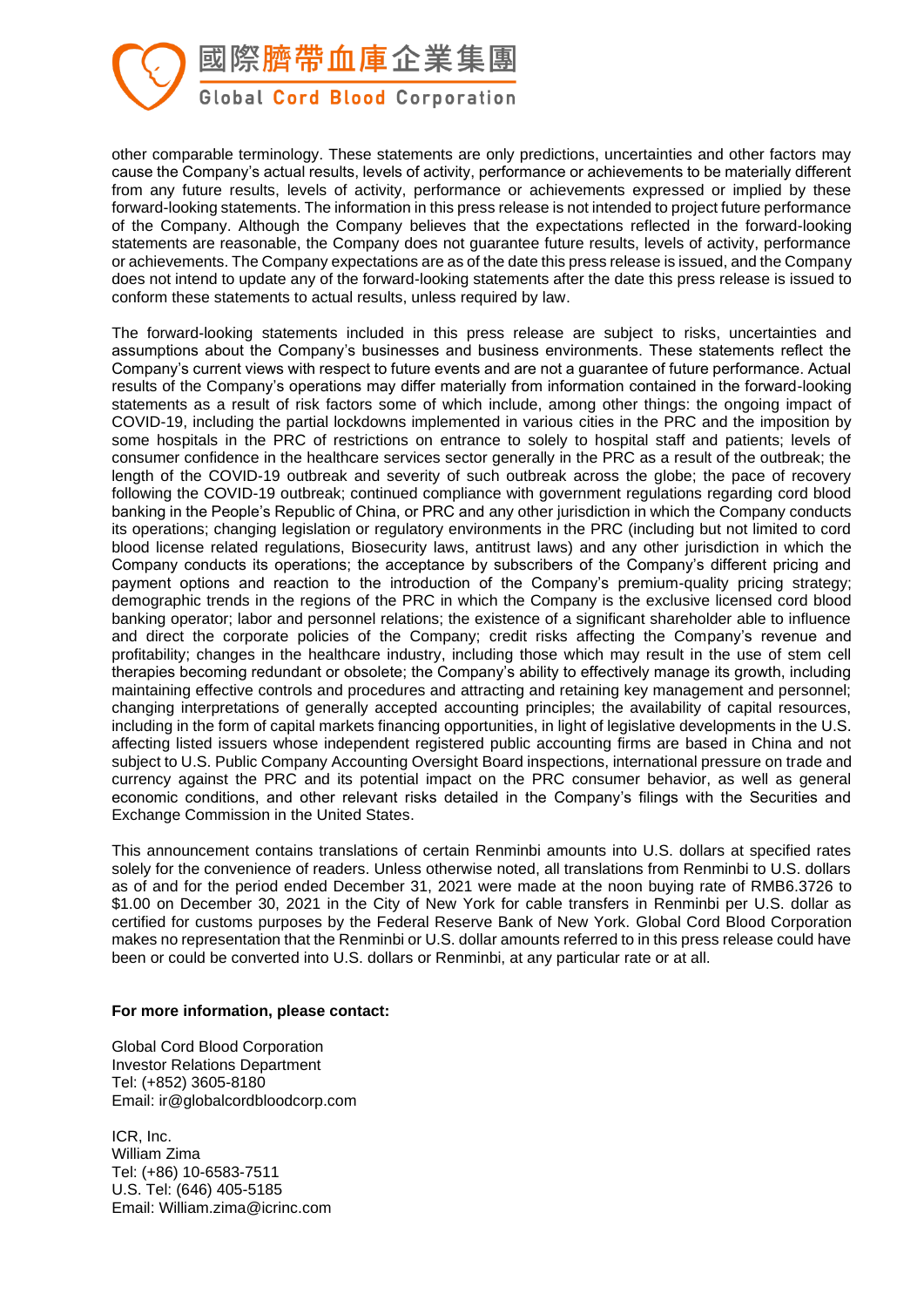

**EXHIBIT 1**

#### **GLOBAL CORD BLOOD CORPORATION UNAUDITED CONDENSED CONSOLIDATED BALANCE SHEETS** As of March 31 and December 31, 2021

|                                                            | March 31,<br>2021 | December 31,<br>2021 |           |  |
|------------------------------------------------------------|-------------------|----------------------|-----------|--|
|                                                            | <b>RMB</b>        | <b>RMB</b>           | US\$      |  |
|                                                            |                   | (in thousands)       |           |  |
| <b>ASSETS</b>                                              |                   |                      |           |  |
| <b>Current assets</b>                                      |                   |                      |           |  |
| Cash and cash equivalents                                  | 6,075,798         | 6,505,014            | 1,020,780 |  |
| Accounts receivable, less allowance for credit losses      |                   |                      |           |  |
| (March 31, 2021: RMB137,961; December 31, 2021:            |                   |                      |           |  |
| RMB152,100 (US\$23,868))                                   | 130,298           | 154,074              | 24,177    |  |
| Inventories                                                | 44,257            | 47,390               | 7,437     |  |
| Prepaid expenses and other receivables                     | 47,788            | 75,721               | 11,882    |  |
| <b>Total current assets</b>                                | 6,298,141         | 6,782,199            | 1,064,276 |  |
| Property, plant and equipment, net                         | 498,656           | 480,229              | 75,359    |  |
| Operating lease right-of-use assets                        | 5,039             | 3,434                | 539       |  |
| Non-current deposits                                       | 344,752           | 343,541              | 53,909    |  |
| Non-current accounts receivable, less allowance for credit |                   |                      |           |  |
| losses (March 31, 2021: RMB67,095; December 31,            |                   |                      |           |  |
| 2021: RMB59,173 (US\$9,286))                               | 217,208           | 253,539              | 39,785    |  |
| Inventories                                                | 91,446            | 94,555               | 14,838    |  |
| Intangible assets, net                                     | 88,202            | 84,737               | 13,297    |  |
| Investment in equity securities at fair value              | 117,911           | 107,726              | 16,905    |  |
| Other equity investment                                    | 189,129           | 189,129              | 29,678    |  |
| Deferred tax assets                                        | 55,845            | 58,637               | 9,201     |  |
| <b>Total assets</b>                                        | 7,906,329         | 8,397,726            | 1,317,787 |  |
| <b>LIABILITIES</b>                                         |                   |                      |           |  |
| <b>Current liabilities</b>                                 |                   |                      |           |  |
| Accounts payable                                           | 9,479             | 11,674               | 1,832     |  |
| Accrued expenses and other payables                        | 136,448           | 144,668              | 22,702    |  |
| Operating lease liabilities                                | 1,636             | 1,695                | 266       |  |
| Deferred revenue                                           | 449,359           | 451,974              | 70,925    |  |
| Income tax payable                                         | 29,547            | 26,483               | 4,156     |  |
| <b>Total current liabilities</b>                           | 626,469           | 636,494              | 99,881    |  |
| Non-current deferred revenue                               | 2,392,906         | 2,457,490            | 385,634   |  |
| Non-current operating lease liabilities                    | 147               |                      |           |  |
| Other non-current liabilities                              | 482,224           | 499,900              | 78,445    |  |
| Deferred tax liabilities                                   | 16,132            | 16,245               | 2,549     |  |
| <b>Total liabilities</b>                                   | 3,517,878         | 3,610,129            | 566,509   |  |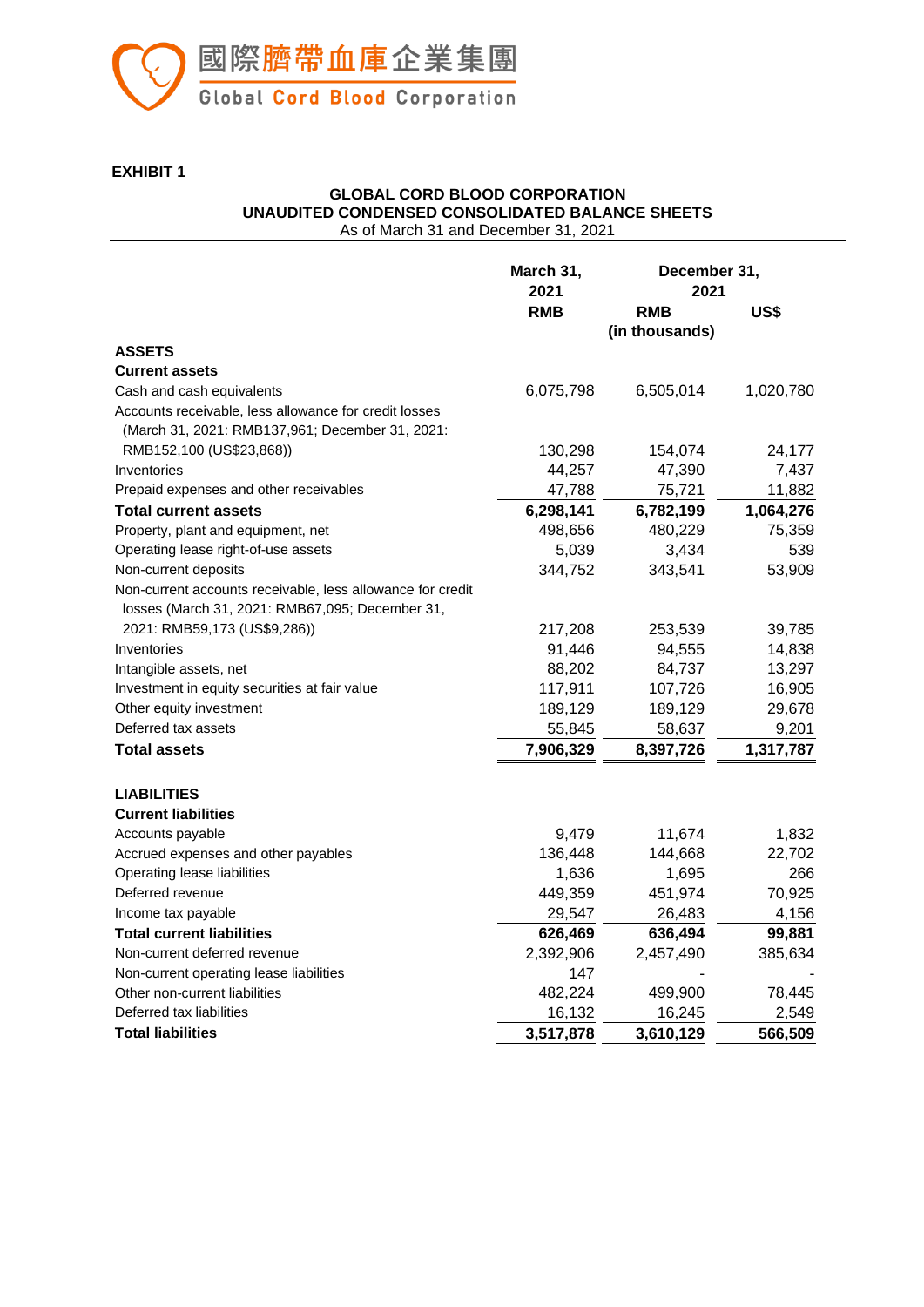

# **EXHIBIT 1 (Continued)**

# **GLOBAL CORD BLOOD CORPORATION UNAUDITED CONDENSED CONSOLIDATED BALANCE SHEETS**

As of March 31 and December 31, 2021 - (continued)

|                                                        | March 31,<br>2021 | December 31,<br>2021             |           |  |
|--------------------------------------------------------|-------------------|----------------------------------|-----------|--|
|                                                        | <b>RMB</b>        | <b>RMB</b>                       | US\$      |  |
|                                                        |                   | (in thousands except share data) |           |  |
| <b>EQUITY</b>                                          |                   |                                  |           |  |
| <b>Shareholders' equity of Global Cord Blood</b>       |                   |                                  |           |  |
| Corporation                                            |                   |                                  |           |  |
| Ordinary shares                                        |                   |                                  |           |  |
| - US\$0.0001 par value, 250,000,000 shares authorized, |                   |                                  |           |  |
| 121,687,974 and 121,551,075 shares issued and          |                   |                                  |           |  |
| outstanding as of March 31 and December 31, 2021,      |                   |                                  |           |  |
| respectively                                           | 83                | 83                               | 13        |  |
| Additional paid-in capital                             | 2,101,582         | 2,101,582                        | 329,784   |  |
| Treasury stock, at cost (March 31 and December 31,     |                   |                                  |           |  |
| 2021: 136,899 shares, respectively)                    | (2,815)           | (2,815)                          | (442)     |  |
| Accumulated other comprehensive losses                 | (103, 179)        | (106, 718)                       | (16, 746) |  |
| Retained earnings                                      | 2,386,187         | 2,782,536                        | 436,640   |  |
| Total equity attributable to Global Cord Blood         |                   |                                  |           |  |
| Corporation                                            | 4,381,858         | 4,774,668                        | 749,249   |  |
| <b>Non-controlling interests</b>                       | 6,593             | 12,929                           | 2,029     |  |
| <b>Total equity</b>                                    | 4,388,451         | 4,787,597                        | 751,278   |  |
| <b>Total liabilities and equity</b>                    | 7,906,329         | 8,397,726                        | 1,317,787 |  |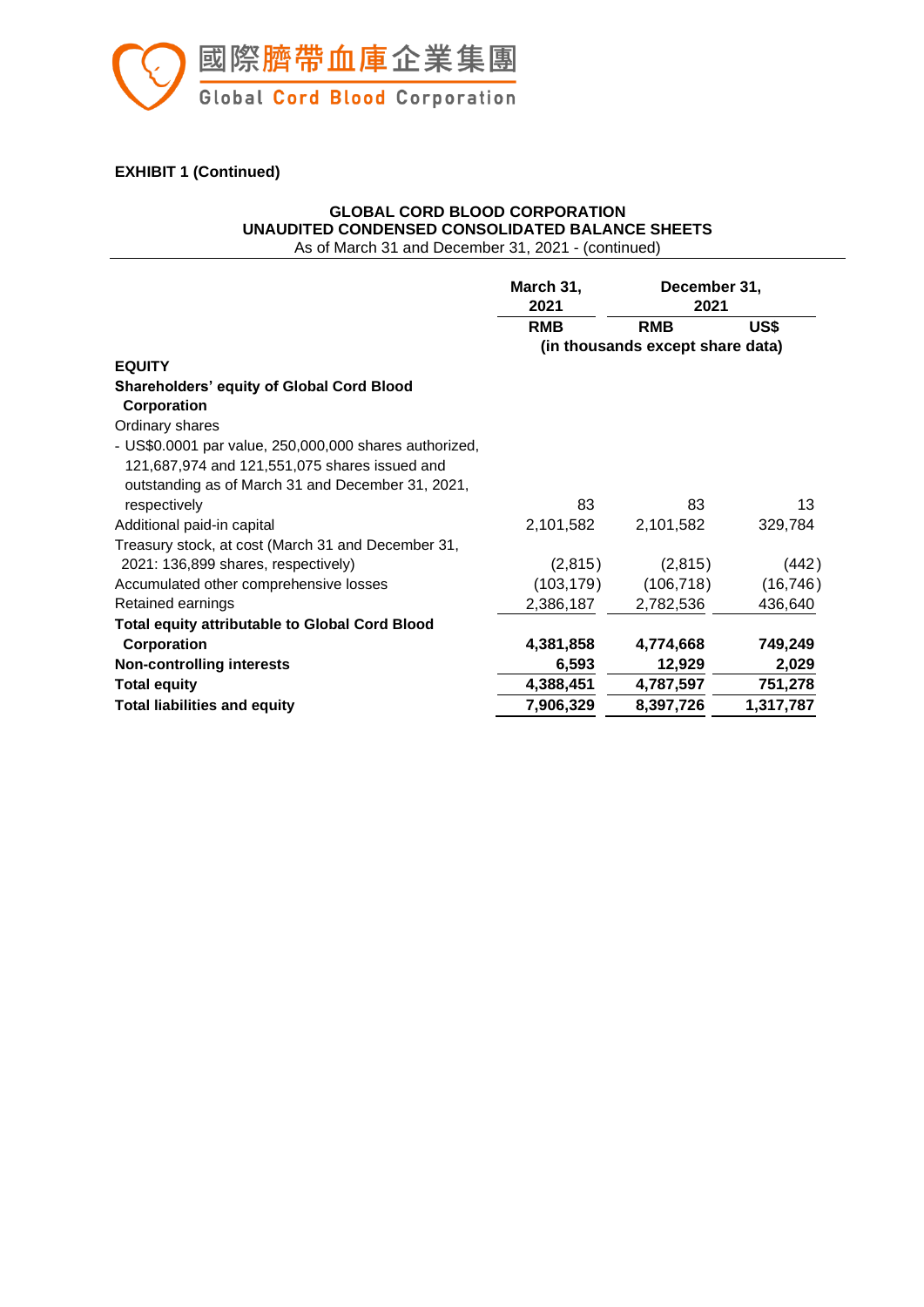

# **EXHIBIT 2**

#### **GLOBAL CORD BLOOD CORPORATION UNAUDITED CONDENSED CONSOLIDATED STATEMENTS OF COMPREHENSIVE INCOME** For the Three Months and Nine Months Ended December 31, 2020 and 2021

**Three months ended December 31, Nine months ended December 31, 2020 2021 2020 2021 RMB RMB US\$ RMB RMB US\$ (in thousands except per share data)** Revenues 290,798 317,202 49,776 857,318 946,046 148,455 Cost of revenues (44,878) (47,281) (7,419) (133,039) (141,331) (22,178) **Gross profit 245,920 269,921 42,357 724,279 804,715 126,277 Operating expenses** Research and development (8,985) (6,845) (1,074) (18,283) (17,516) (2,749) Sales and marketing (68,994) (65,916) (10,344) (178,178) (182,243) (28,598) General and administrative (43,984) (47,441) (7,445) (131,191) (138,229) (21,691) **Total operating expenses (121,963) (120,202) (18,863) (327,652) (337,988) (53,038) Operating income 123,957 149,719 23,494 396,627 466,727 73,239 Other income, net** Interest income 7,190 8,004 1,256 22,767 24,183 3,795 Foreign currency exchange gains/(losses) 75 (526) (83) 183 (395) (62) Change in fair value of equity securities 6,003 599 94 30,107 (6,416) (1,007) Dividend income  $\qquad \qquad -$  -  $\qquad \qquad \qquad \qquad -$  1,281 1,120 176 Others 2,152 1,329 209 5,070 2,551 400 **Total other income, net 15,420 9,406 1,476 59,408 21,043 3,302 Income before income tax 139,377 159,125 24,970 456,035 487,770 76,541** Income tax expense (21,220) (23,568) (3,698) (70,131) (85,085) (13,352) **Net income 118,157 135,557 21,272 385,904 402,685 63,189** Net income attributable to non-controlling interests (1,587) (1,365) (214) (5,391) (6,336) (994) **Net income attributable to Global Cord Blood Corporation's Shareholders 116,570 134,192 21,058 380,513 396,349 62,195 Earnings per share:** Attributable to ordinary shares - Basic 0.96 1.11 0.17 3.13 3.26 0.51 - Diluted 0.96 1.11 0.17 3.13 3.26 0.51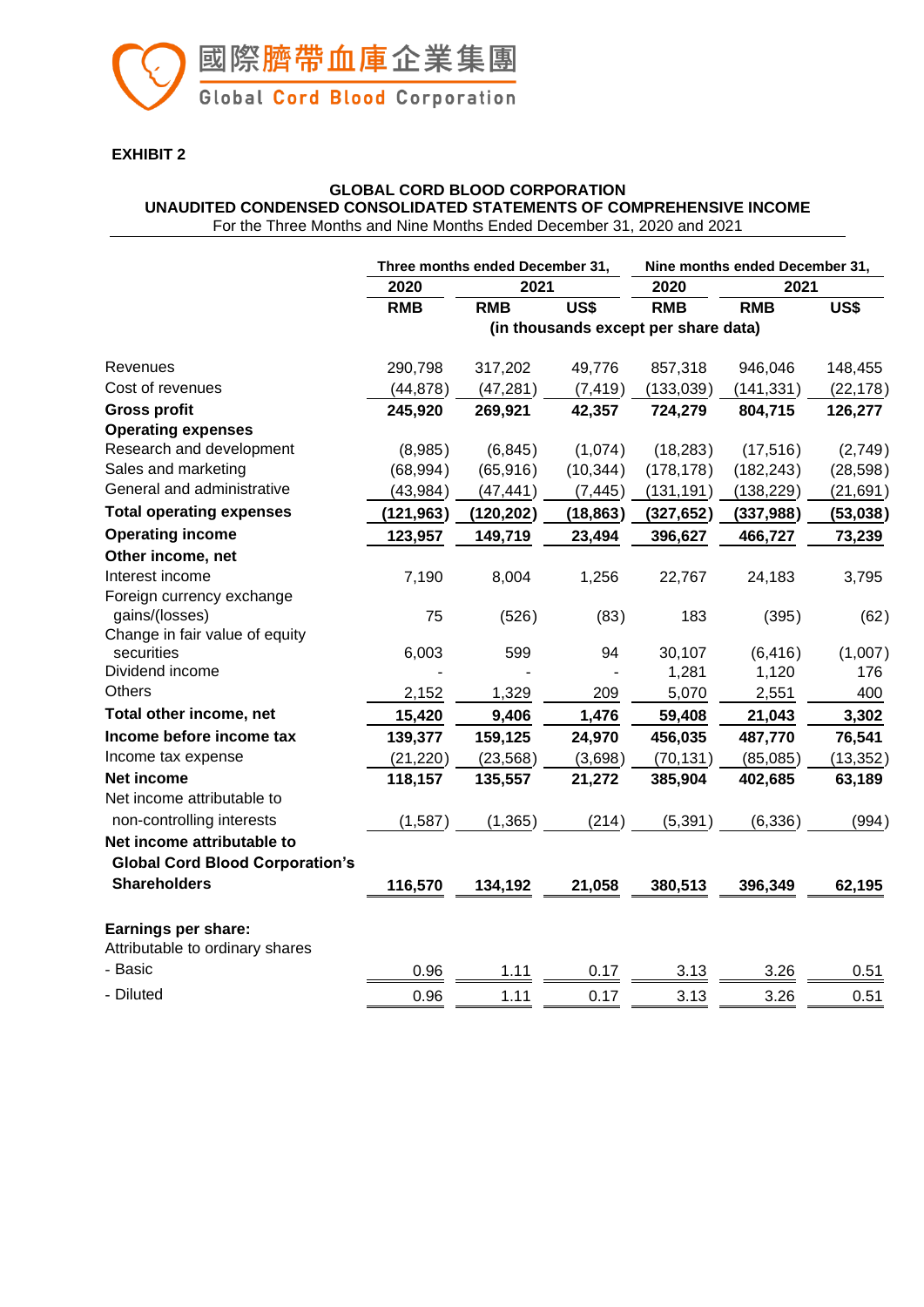

# **EXHIBIT 2 (Continued)**

# **GLOBAL CORD BLOOD CORPORATION**

# **UNAUDITED CONDENSED CONSOLIDATED STATEMENTS OF COMPREHENSIVE INCOME**

For the Three Months and Nine Months Ended December 31, 2020 and 2021 - (continued)

|                                                                                          | Three months ended December 31, |            |                        | Nine months ended December 31, |            |        |
|------------------------------------------------------------------------------------------|---------------------------------|------------|------------------------|--------------------------------|------------|--------|
|                                                                                          | 2020                            | 2021       |                        | 2020                           | 2021       |        |
|                                                                                          | <b>RMB</b>                      | <b>RMB</b> | US\$<br>(in thousands) | <b>RMB</b>                     | <b>RMB</b> | US\$   |
| Other comprehensive losses,<br>net of nil income taxes<br>- Foreign currency translation |                                 |            |                        |                                |            |        |
| adjustments                                                                              | (4,289)                         | (1, 364)   | (214)                  | (8,930)                        | (3,539)    | (555)  |
| <b>Comprehensive income</b>                                                              | 113,868                         | 134,193    | 21,058                 | 376,974                        | 399,146    | 62,634 |
| Comprehensive income attributable to                                                     |                                 |            |                        |                                |            |        |
| non-controlling interests                                                                | (1,587)                         | (1,365)    | (214)                  | (5, 391)                       | (6,336)    | (994)  |
| <b>Comprehensive income</b><br>attributable to Global Cord Blood                         |                                 |            |                        |                                |            |        |
| <b>Corporation's shareholders</b>                                                        | 112,281                         | 132,828    | 20.844                 | 371.583                        | 392.810    | 61,640 |